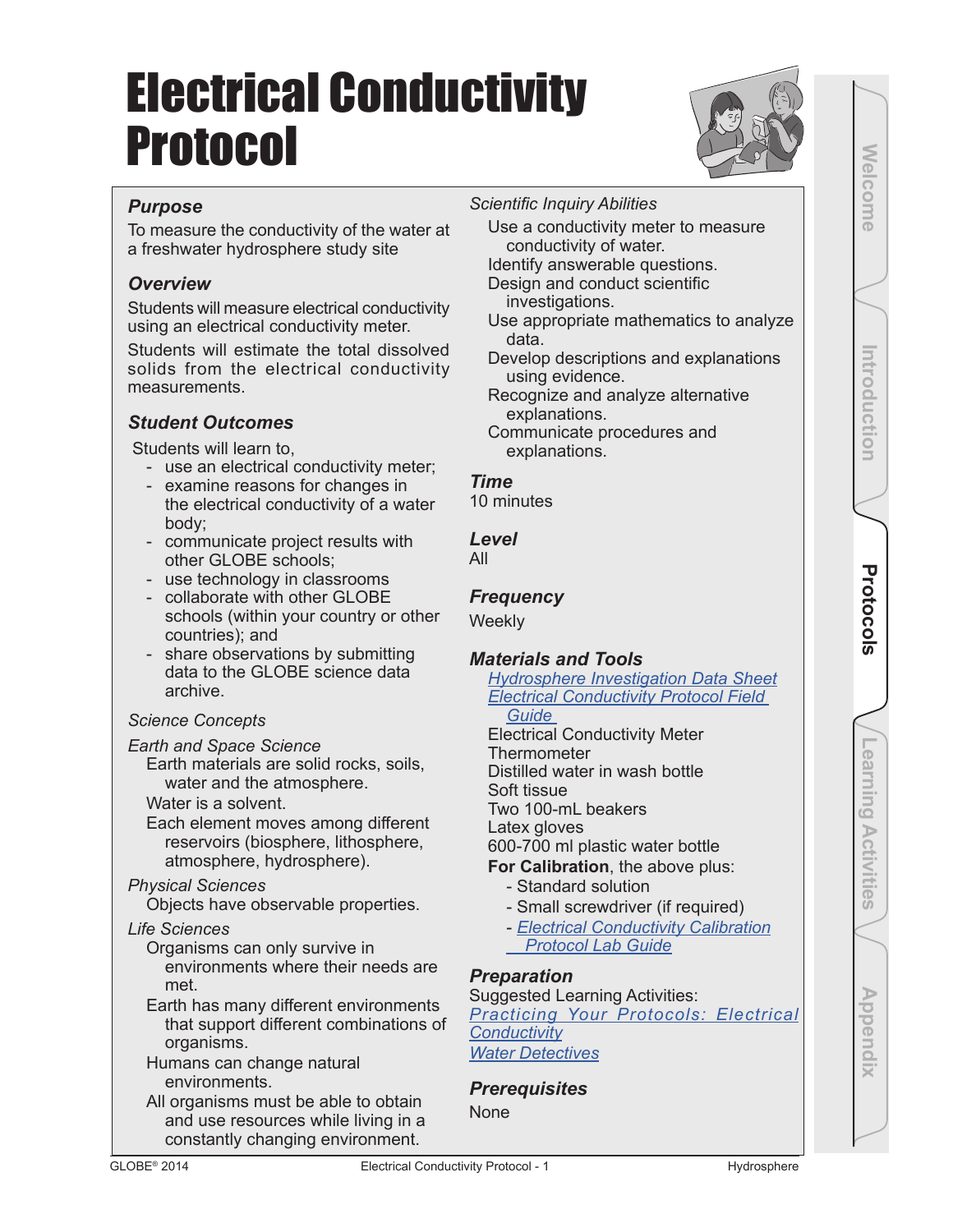

Have you ever left water to evaporate from a dish? What was left after the water evaporated?

Fresh water has many natural impurities – including salts or minerals dissolved in the water that we cannot always see or smell. As water comes in contact with rocks and soil, some minerals dissolve in the water. Other impurities can enter a water body through runoff or wastewater releases. If water contains high amounts of dissolved salts, it may be harmful to use for watering crops.

We call the amount of mineral and salt impurities in the water the total dissolved solids (abbreviated TDS). We measure TDS as parts per million (ppm). This tells us how many units of impurities there are for one million units of water, by mass. For water we use at home, we prefer a TDS of less than 500 ppm, although water with higher TDS can still be quite safe. Water used for agriculture should have TDS below 1200 ppm so sensitive crops are not harmed. Manufacturing, especially of electronics, requires impurity-free water.

We use an indirect measure to find the TDS of water. One way to measure impurities in water is to find out if it conducts electricity. Pure water is a poor conductor of electricity. When certain solids (typically salts) are dissolved in water, they dissociate and form ions. Ions carry an electrical charge (either positive or negative). More ions in water mean the water will conduct electricity better.

The electrical conductivity meter measures how much electricity is being conducted through a centimeter of water. If you look at the probe end of the meter you will see that there are electrodes 1 cm apart. Conductivity is measured as microSiemens per cm  $(\mu S)$ cm). This is the same unit as a micromho, mho.

To convert the electrical conductivity of a water sample ( $\mu$ S/cm) into the approximate concentration of the total dissolved solids (ppm) in the sample, you must multiply the conductivity  $(\mu S/cm)$  by a conversion factor. The conversion factor depends on TDS (ppm) = Conductivity ( $\mu$ S/cm) x 0.67

It is better to use a conversion factor that has been determined by your water body instead of the approximation since the impurities between water bodies can vary greatly. Drinking water with a conductivity of  $750 \mu\text{S}/$ cm will have an approximate concentration of total dissolved solids of 500 ppm. Pure alpine snow from remote areas has a conductivity of about  $5 - 30 \mu S/cm$ .

*Table HY-EC-1: Estimated Conversion from Conductivity (*µ*S/cm) to Total Dissolved Solids (ppm) based on Average Conversion Factor of 0.67*

| <b>Conductivity</b><br>$(\mu S/cm)$ | <b>TDS</b><br>(ppm) | <b>Conductivity</b><br>$(\mu S/cm)$ | <b>TDS</b><br>(ppm) |
|-------------------------------------|---------------------|-------------------------------------|---------------------|
| 0                                   | 0                   | 1050                                | 704                 |
| 50                                  | 34                  | 1100                                | 737                 |
| 100                                 | 67                  | 1150                                | 771                 |
| 150                                 | 101                 | 1200                                | 804                 |
| 200                                 | 134                 | 1250                                | 838                 |
| 250                                 | 168                 | 1300                                | 871                 |
| 300                                 | 201                 | 1350                                | 905                 |
| 350                                 | 235                 | 1400                                | 938                 |
| 400                                 | 268                 | 1450                                | 972                 |
| 450                                 | 302                 | 1500                                | 1005                |
| 500                                 | 335                 | 1550                                | 1039                |
| 550                                 | 369                 | 1600                                | 1072                |
| 600                                 | 402                 | 1650                                | 1106                |
| 650                                 | 436                 | 1700                                | 1139                |
| 700                                 | 469                 | 1750                                | 1173                |
| 750                                 | 503                 | 1800                                | 1206                |
| 800                                 | 536                 | 1850                                | 1240                |
| 850                                 | 570                 | 1900                                | 1273                |
| 900                                 | 603                 | 1950                                | 1307                |
| 950                                 | 637                 | 2000                                | 1340                |
| 1000                                | 670                 | >2000                               | >1340               |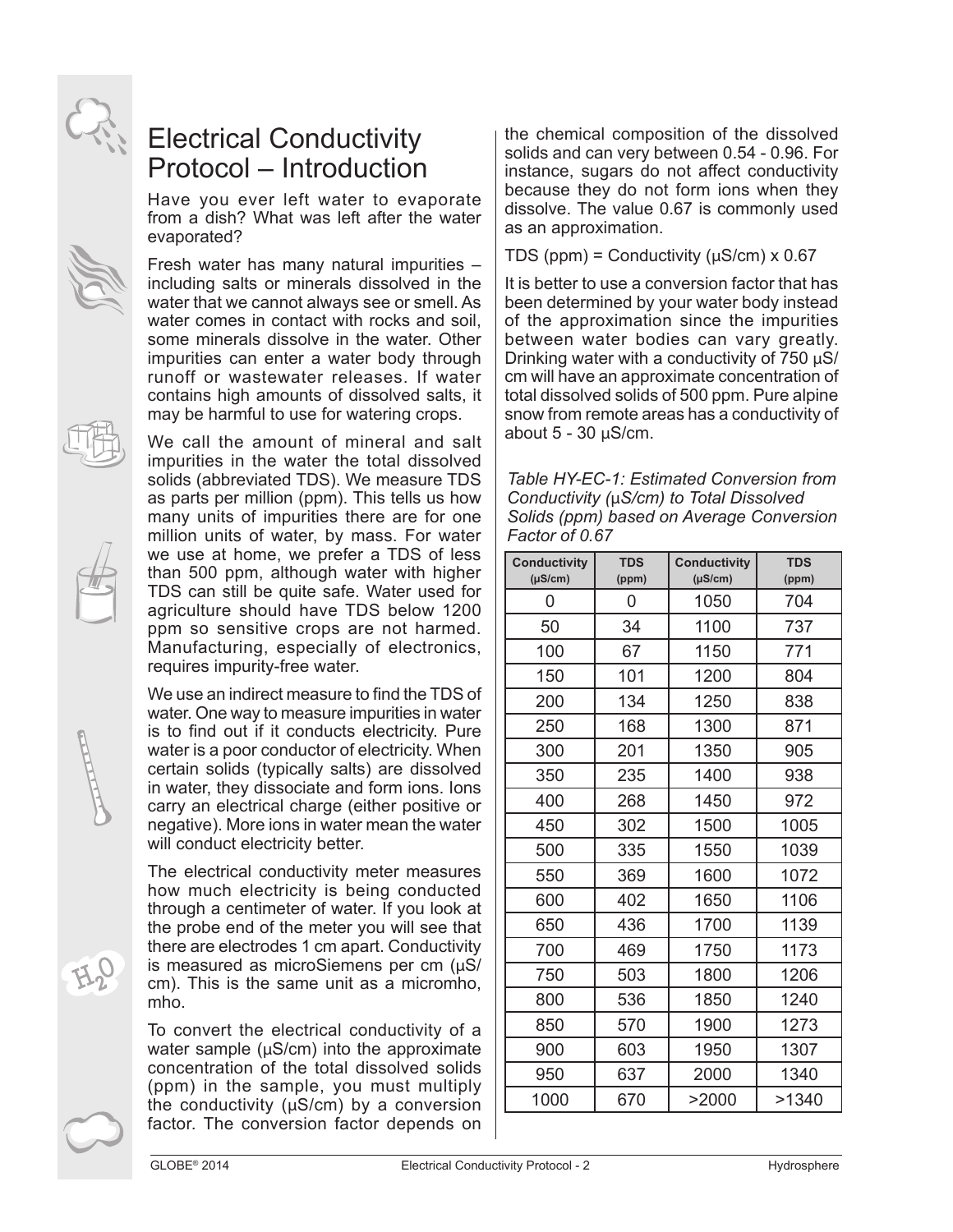### Teacher Support

### *Measurement Procedure*

There are several manufacturers and models of conductivity meters. Some models may measure conductivity in increments of 10 µS/ cm; others in increments of 1.0 µS/cm. If your model measures in increments of 10 µS/cm, you will have to calibrate it as closely as you can to the standard solution. Your accuracy and precision will never be better than + 10 µS/cm. The meters need to be calibrated before testing the water sample. This can be done in the classroom shortly before going to or while at the hydrosphere study site.

*Figure HY-EC-1: Using the Conductivity Meter* **Meter End** of the Meter 0 to 1990 µS **Probe End** of the Meter For measuring electrical conductivity, you will hear references to either conductivity probes or meters. For clarification, probes are the instruments that measure voltage or resistance in a water sample. Meters are instruments that convert electrical (voltage or resistance) measurements to concentrations. In order to measure electrical conductivity (or other types of measurements), both a probe and meter are required. Sometimes the probe and meter are within one instrument and cannot be taken apart. Other instruments have probes that are separate from the meters and need to be connected to the meters in order to take the water measurements.

Some conductivity meters may indicate that they have an automatic temperature compensation (ATC). Testing by the GLOBE Hydrosphere science team indicated that the temperature compensation on conductivity meters is generally not reliable. For this reason, all water should be brought to room temperature (20˚ - 30˚ C) for testing, even if the manufacturer claims that the meter is temperature compensated. It is very important to take the temperature of the water when doing the conductivity measurement. The temperature of the solution when the conductivity measurement is taken will help to identify errors resulting form meter error instead of actual changes in total dissolved solids.

If the water at your Hydrosphere Study Site is not between 20˚ - 30˚ C, you need to either let the water warm in the sample bucket or separate container while students take other measurements at the hydrosphere study site, or collect a sample in a water bottle and take back to the classroom. After the water reaches 20˚ - 30˚ C, students can take the conductivity measurement.

Never immerse the meter totally in water. Only the part indicated in the instructions for the meter should be immersed in water.

Most Conductivity Meters cannot measure the high conductivity characteristic of salt waters. If your hydrosphere study site is in salt water, you will need to follow the *Salinity Protocol*.

Appendix

Welcome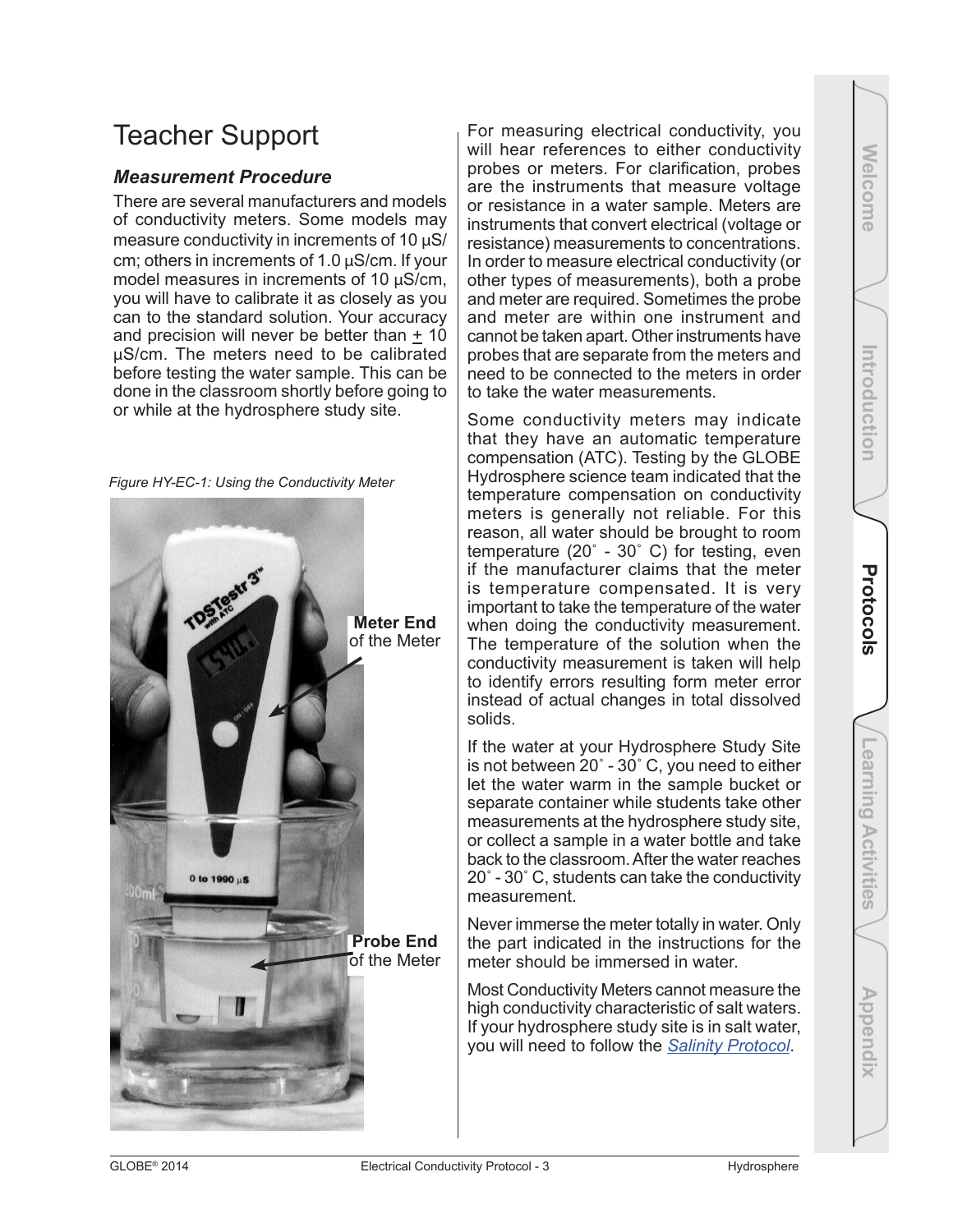

Electrical conductivity meters must be calibrated before use. Check with your meter manufacturer to be sure it stores the most recent calibration. If it does, the conductivity meter should be calibrated in the classroom or lab before going to the Hydrosphere Study Site. If your meter does not keep the most recent calibration, you will need to calibrate it just before you take your measurements taking care not to turn the meter or any associated software off. The temperature of the conductivity standard should be about 25˚ C.

### *Supporting Protocols*

*Water Temperature:* It is important to take the temperature of water at the hydrosphere study site following the *Water Temperature Protocol*. If the temperature at the site is not between 20° - 30º C, it is important to let a sample of water reach this temperature range.

*Soil Characteristics and Land Cover:* Soil Characteristics and Land Cover data provide information on the possible source of the materials dissolved in the water.

*Atmosphere:* Atmosphere data, especially precipitation, may also affect the concentration of total dissolved solids in your water.

### *Supporting Activities*

A discussion of good conductors and poor conductors may help students understand the measurement better. To illustrate the conductivity of water, have students measure distilled water with the conductivity meter. They will find a reading near zero. Stir a small amount of salt into the water and watch the reading go up! What happens when sugar is added?

Students may also benefit from a discussion of indirect measures. Some things are difficult to measure directly. For instance, it would take a long time to count the fingers of everyone in the school! But we could estimate the number of fingers indirectly by counting the students and multiplying by 10. What other indirect measures can students think of?

### *Safety Precautions*

Students should wear gloves when handling water that may contain potentially harmful substances such as bacteria or industrial waste.

### *Helpful Hints*

It is a good idea to keep an extra set of batteries on hand for the conductivity tester. Many use small, flat 'watch' type batteries.

### *Instrument Maintenance*

*Electrical Conductivity Meter*

- 1. The meter should be stored with the cap on. Never store the meter in distilled water.
- 2. The electrodes should be well rinsed with distilled water after use to avoid mineral deposit accumulation.
- 3. The electrodes should periodically be cleaned with alcohol.

### *Standard Solution*

- 1. The standard should be stored in a tightly capped container in the refrigerator. Making a seal with masking tape will reduce evaporation.
- 2. Write the date that the standard was purchased on the bottle. Standards should be discarded after one year.
- 3. Never pour used standard back into the bottle.

### *Questions for Further Investigation*

Would the conductivity of the water at your site to go up or down after a heavy rain? Why?

Would you expect the conductivity to be greater in a high mountain stream that receives fresh snowmelt or in a lake at lower elevations?

Why do you think water with high levels of TDS is harmful to plants?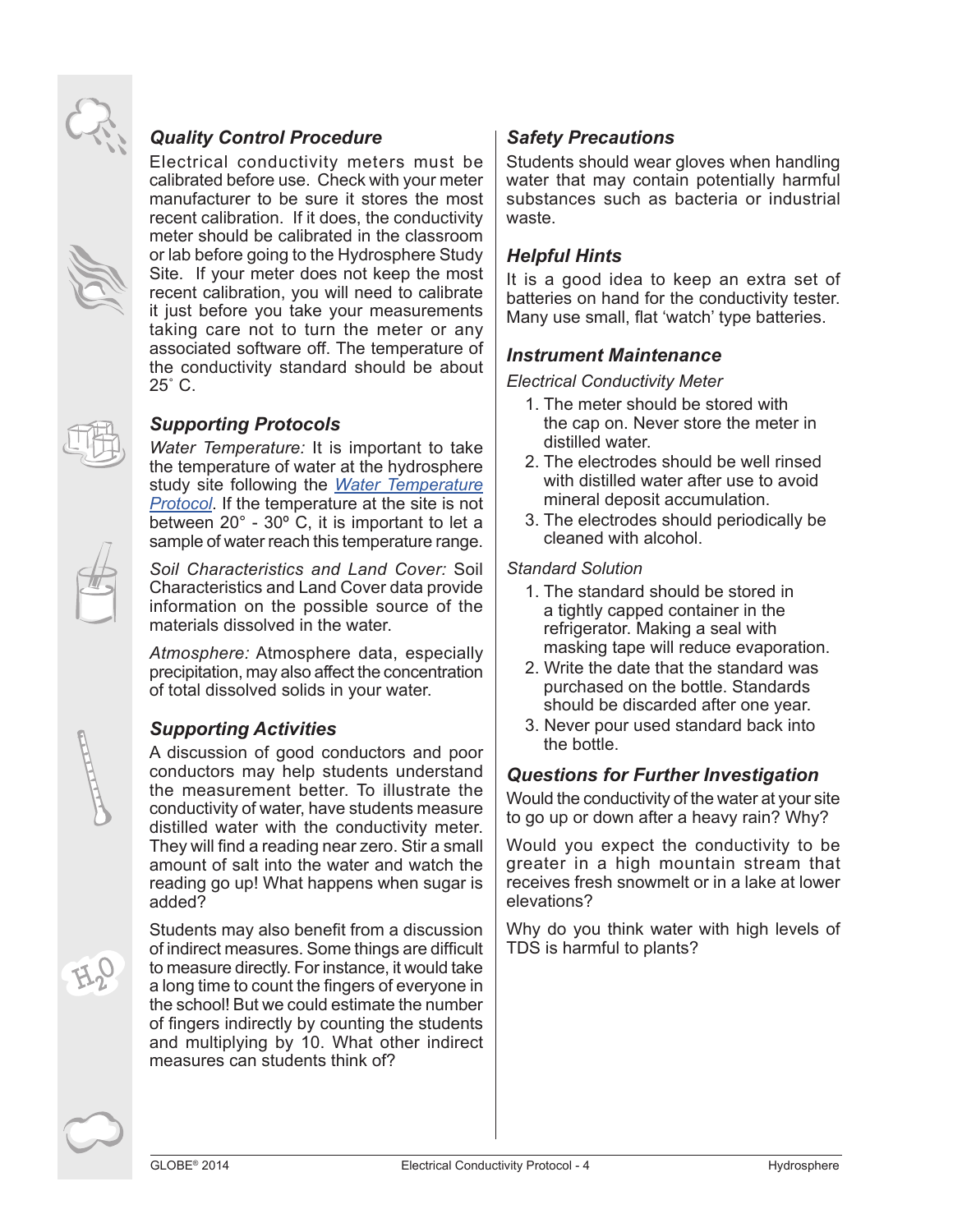# Electrical Conductivity Calibration Protocol Lab Guide

### *Task*

Calibrate your electrical conductivity tester.

### *What You Need*

- $\square$  Electrical conductivity tester  $\square$  Soft tissue  $\square$  Soft tissue  $\square$  Two 100-m
- 
- 
- $\Box$  Distilled water in wash bottle

 $\square$  Two 100-mL beakers or two plastic cups  $\square$  Thermometer  $\square$  Latex gloves<br> $\square$  Distilled water in wash bottle  $\square$  Small screwdriver

### *In the Lab*

- 1. Bring the standard solution to room temperature (about 25° C).
- 2. Pour standard solution into each of the two clean 100-mL beakers or cups to a depth of about 2 cm.
- 3. Remove the cap from the electrical conductivity tester and press the On/Off button to turn it on.
- 4. Rinse the electrode at the bottom of the tester with distilled water in the wash bottle.
- 5. Gently blot dry with a tissue. **Note:** Do not rub or stroke the electrode while drying.
- 6. Put the probe of the meter into the first beaker of standard. Stir gently for 2 seconds to rinse off any distilled water.
- 7. Take the meter out of the first beaker. Do NOT rinse with distilled water.
- 8. Put it into the second beaker.
- 9. Stir gently, and then wait for the numbers to stop changing.
- 10. If the display does not read the value of your standard solution, you must adjust the instrument to read this number. (For most meters, you can use a small screwdriver to adjust the calibration screw on the meter until the display reads the standard value.
- 11. Rinse the electrode with distilled water and blot it dry. Turn off the meter and put the cap on to protect the electrode.
- 12. Pour the standard from the beakers into a waste container. Rinse and dry the beakers.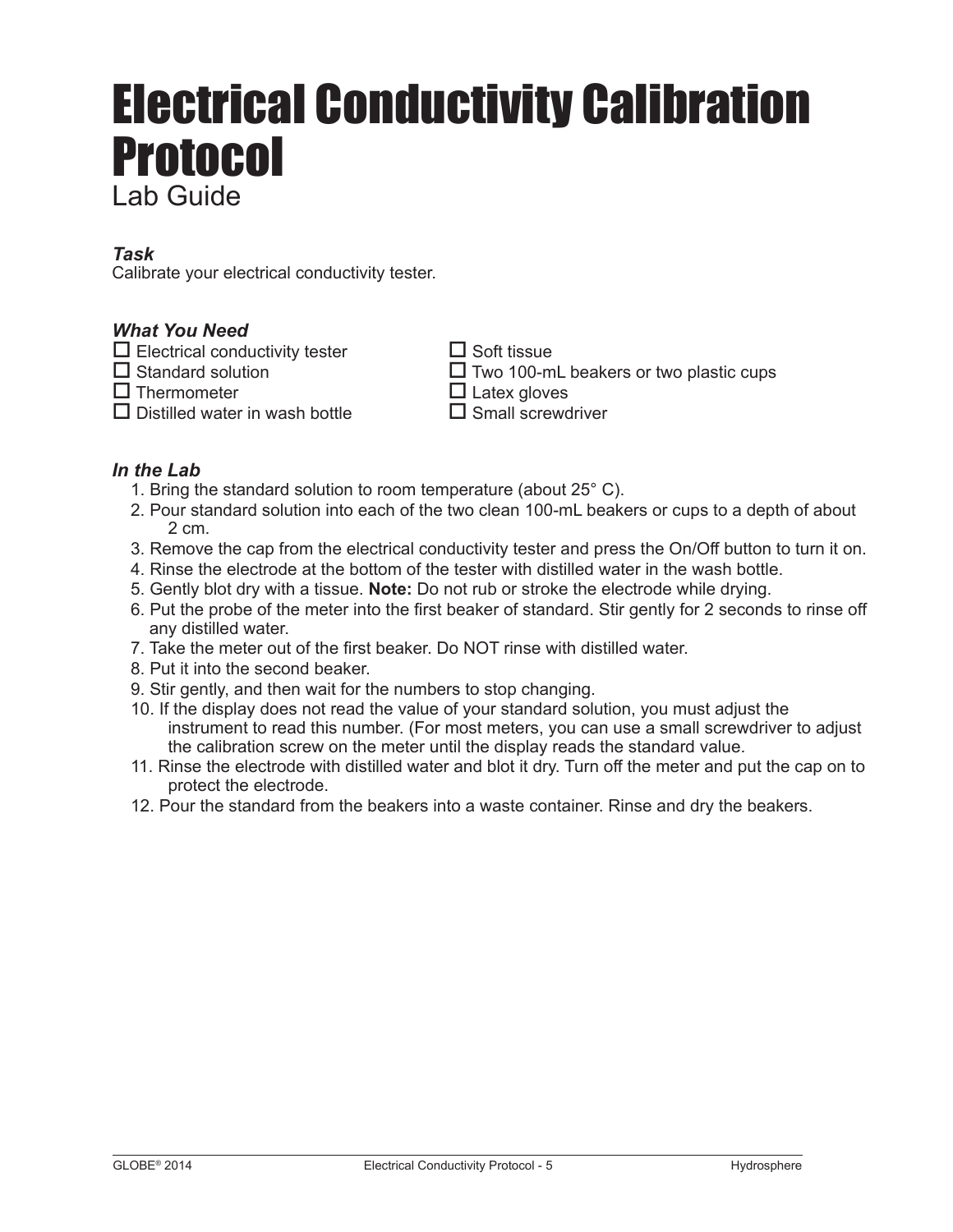## Electrical Conductivity Protocol Field Guide

### *Task*

Measure the electrical conductivity of your water sample.

### *What You Need*

| $\Box$ Hydrosphere Investigation Data Sheet $\Box$ Paper towel or soft tissue |                                                                                    |
|-------------------------------------------------------------------------------|------------------------------------------------------------------------------------|
| $\Box$ Electrical conductivity meter                                          | $\Box$ 2 100-mL beakers                                                            |
| $\Box$ Thermometer                                                            | $\Box$ Latex gloves                                                                |
| $\Box$ Distilled water in wash bottle                                         | $\square$ One clean 600-700 ml plastic water<br>bottle with cap (for sample water) |

### *In the Field*

- 1. Fill out the top portion of the *Hydrosphere Investigation Data Sheet*
- 2. Put on latex gloves.
- 3. Record the temperature of the water to be tested. If water is between  $20^\circ 30^\circ$  C, go to step 5.
- 4. If your water is below 20˚ C or above 30˚ C, fill a clean sample bottle (600-700 mL) with the water to be tested. Cap and bring back to the classroom. Allow the water to reach 20˚ – 30˚ C, record the temperature and then proceed to step 5.
- 5. Rinse two 100-mL beakers two times with sample water.
- 6. Pour about 50 mL of water to be tested into two 100-mL beakers.
- 7. Remove the cap from the probe end of the meter. Press the On/Off button to turn it on.
- 8. Rinse the probe with distilled water. Blot it dry. Do not rub or stroke the electrode while drying.
- 9. Put the probe in the water sample in the first beaker. Stir gently for a few seconds. Do not let the meter rest on the bottom of the beaker or touch the sides.
- 10. Take the probe out of the first beaker. Shake gently to remove excess water, then put it into the second beaker *without* rinsing with distilled water.
- 11. Leave the probes submerged for at least one minute. When the numbers stop changing, record the value on the *Hydrosphere Investigation Data Sheet* by *Observer 1*.
- 12. Have two other students repeat the measurement using fresh beakers of water each time. The meter does not need to be calibrated for each student. Record these measurements as *Observers 2* and *3*.
- 13. Calculate the average of the three observations.
- 14. Each of the observations should be within 40 µS/cm of the average. If one or more of the values is not within 40  $\mu$ S/cm, pour a fresh sample and repeat the measurements and calculate a new average. If all observations still are not within 40.0 of the average, discuss possible problems with your teacher.
- 15. Rinse the probe with distilled water, blot dry, and put the cap on the meter. Rinse and dry the beakers and sample bottle.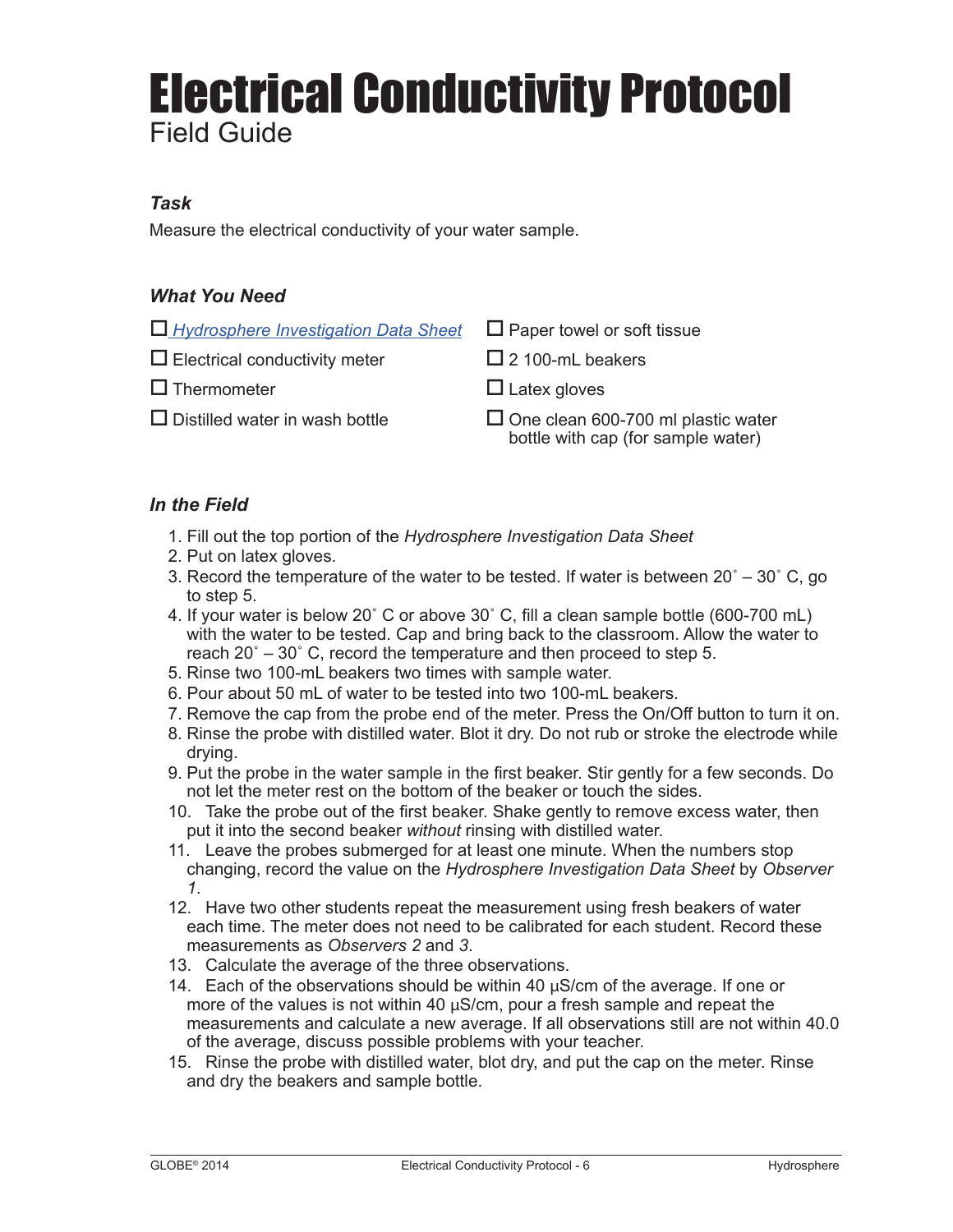### *Frequently Asked Questions*

### **1. Why does my conductivity reading slowly change?**

If your conductivity meter is not temperature equilibrated with the sample, the reading will slowly drift until the meter and the sample reach the same temperature. Also if your sample temperature is very different from the surrounding air temperature, the conductivity reading can drift as the sample warms or cools to equilibrate with the air.

### **2. What happens if my water is really salty or brackish?**

Most meters will only measure up to 1990.0 µS/cm. If your water has higher conductivity than this, the meter will not give a reading. You should use the *Salinity Protocol* to measure the dissolved solids in your water.

### **3. Will the meter give me an electrical shock?**

No, however, you should not touch the electrode to avoid contaminating

it. The tester should be handled carefully. If it is dropped into the water it may be ruined.

### **4. Can I use an in situ field conductivity meter?**

Yes, field conductivity meters, such as the YSI Pro30, provides electrical conductivity data in µS/cm. Measuring the temperature of the water sample and the conductivity of the standard (if used) is also recommended.



Introduction

**Welcome** 

Appendix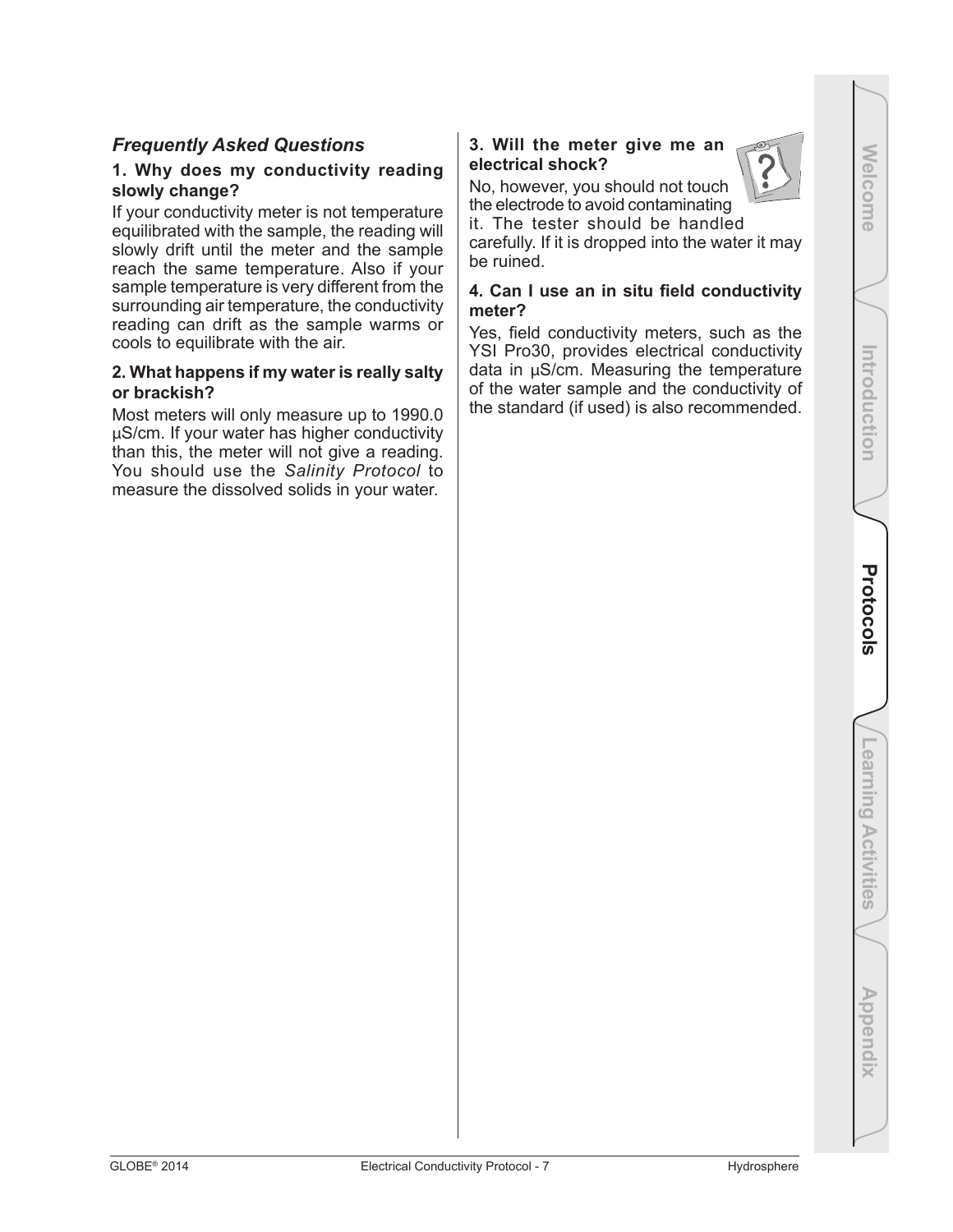

### Electrical Conductivity Protocol – Looking at the Data

### *Are the data reasonable?*

The conductivity tester measures conductivity from 0 to 1990.0 µS/cm. Waters with conductivity values greater than 1990.0 µS/ cm must be tested for total dissolved solids by using the *Salinity Protocol*. As a general trend for fresh water, conductivity increases the farther the sample site is from the source. Most conductivity testers increase in units of 10.0 and have a range of error of  $\pm$  40.0 µS/cm.

Conductivity may vary significantly with the type of water body and the site. It is therefore important to look at the conductivity of your own site over time. Graph your data and examine them for upward or downward trends. Pay close attention to values that may seem questionable. Check your metadata or other protocol data such as precipitation to see if your values can be explained by other environmental factors.

### *What do scientists look for in these data?*

Scientists use conductivity data as a measure of water quality. High values can mean water that tastes bad or is too salty for watering crops. Most municipal water quality reports use conductivity or TDS measurements to show that their drinking water is within the locally established limits. Scientists also look for trends in the conductivity data. Seasonal trends are often observed for water bodies that receive a portion of their water directly from snowmelt in the spring, water bodies that are affected by land cover, or water bodies that are located in areas with definite rainy seasons. Scientists can use the seasonal data they obtain to forecast water quality issues for years to come.

### *Example of a Student Research Project.*

### *Forming a Hypothesis*

A student researcher wants to investigate conductivity. She hypothesizes that annual or seasonal fluctuations in conductivity data should be apparent in GLOBE measurements.

### *Collecting and Analyzing Data*

She starts by searching the GLOBE database for schools that have taken conductivity measurements. She then eliminates schools that have not taken measurements consistently



*Figure HY-EC-2*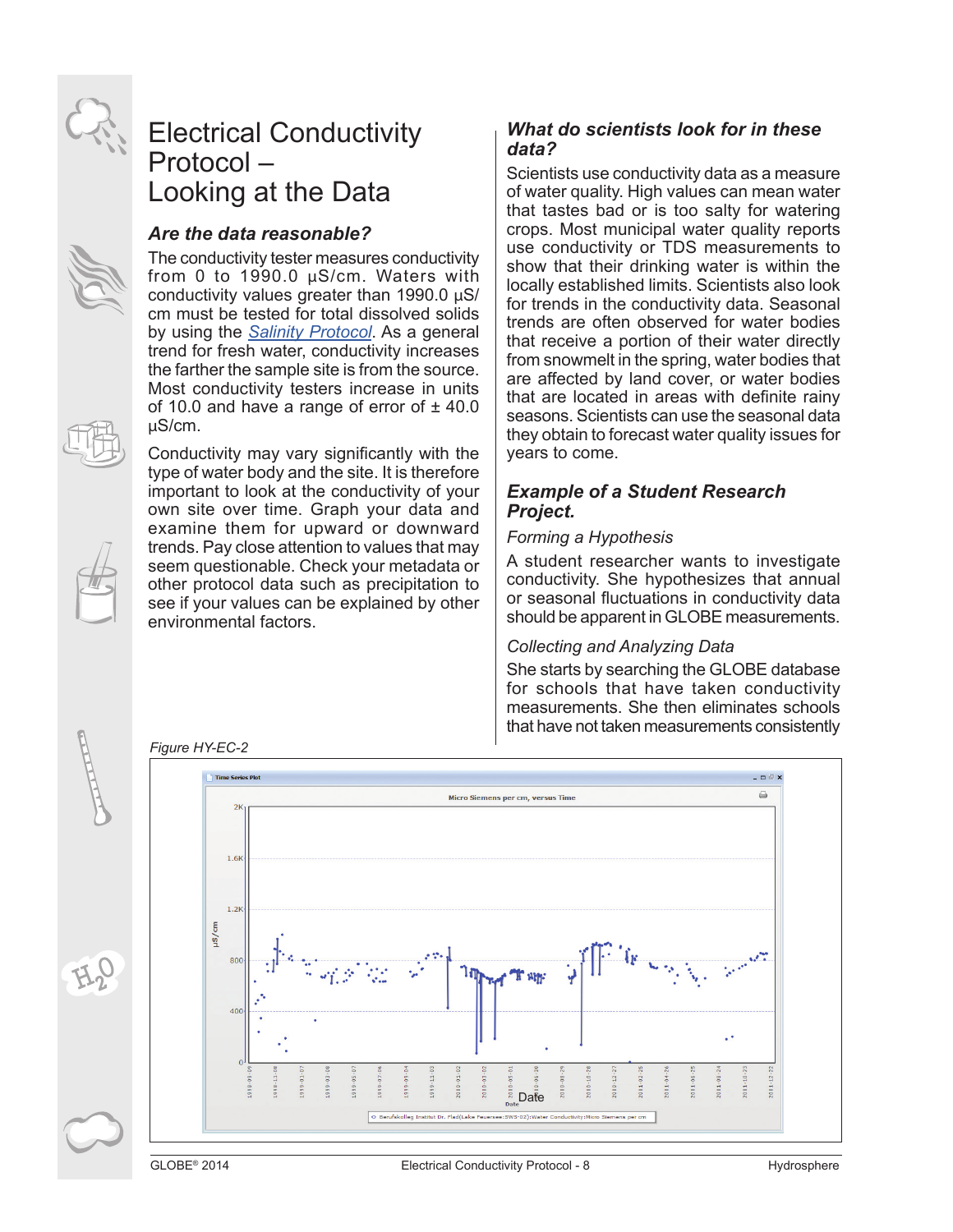*Table HY-EC-2*

| <b>Date</b> | <b>Conductivity</b><br>$(\mu S/cm)$ |  |  |
|-------------|-------------------------------------|--|--|
| 9/1998      | 527                                 |  |  |
| 10/1998     | 519                                 |  |  |
| 11/1998     | 789                                 |  |  |
| 12/1998     | 545                                 |  |  |
| 1/1999      | 754                                 |  |  |
| 2/1999      | 617                                 |  |  |
| 3/1999      | 675                                 |  |  |
| 4/1999      | 677                                 |  |  |
| 5/1999      | 737                                 |  |  |
| 6/1999      | 692                                 |  |  |
| 7/1999      | 665                                 |  |  |
| 9/1999      | 689                                 |  |  |
| 10/1999     | 790                                 |  |  |
| 11/1999     | 840                                 |  |  |
| 12/1999     | 760                                 |  |  |
| 1/2000      | 730                                 |  |  |
| 2/2000      | 639                                 |  |  |
| 3/2000      | 624                                 |  |  |
| 4/2000      | 654                                 |  |  |
| 5/2000      | 706                                 |  |  |
| 6/2000      | 669                                 |  |  |
| 7/2000      | 613                                 |  |  |
| 9/2000      | 681                                 |  |  |
| 10/2000     | 785                                 |  |  |
| 11/2000     | 878                                 |  |  |
| 12/2000     | 907                                 |  |  |
| 1/2001      | 859                                 |  |  |
| 2/2001      | 701                                 |  |  |
| 3/2001      | 755                                 |  |  |
| 4/2001      | 746                                 |  |  |
| 5/2001      | 697                                 |  |  |
| 6/2001      | 712                                 |  |  |
| 7/2001      | 640                                 |  |  |
| 9/2001      | 560                                 |  |  |
| 10/2001     | 752                                 |  |  |
| 11/2001     | 820                                 |  |  |
| 12/2001     | 842                                 |  |  |

over the course of at least one full year. After plotting the data for several schools using the GLOBE server, the student finds an interesting trend for the data from Chemisches Institut Dr. Flad in Stuttgart, Germany. This graph is shown in Figure HY-EC-2.

The water body where this school takes its measurements is Feuersee, a freshwater lake. From this plot the student noted that the conductivity measurements tend to be higher in the winter months and lower in the summer months. She then investigates further by downloading the monthly averages for conductivity values of Berufskolleg Institut Dr. Flad from the GLOBE Website. These data are shown below in Table HY-EC-2.

The student then imports these data into a spreadsheet program, and she plots the data as shown in Figure HY-EC-3.

From this plot, the same overall trend can be seen, however it is not as apparent as in Figure HY-EC-1.

The student then decides to look at the trends on a seasonal rather than monthly basis. She divides the year into the four seasons and assigns the months December – February as winter, March – May as spring, June – August as summer and September – November as autumn. She calculates an average conductivity for each season. These data are shown in Table HY-EC-3.

#### *Table HY-EC-3*

| <b>Season</b> | <b>Conductivity</b><br>$(\mu S/cm)$ |  |  |
|---------------|-------------------------------------|--|--|
| autumn-1998   | 612                                 |  |  |
| winter-1999   | 639                                 |  |  |
| spring-1999   | 696                                 |  |  |
| summer-1999   | 679                                 |  |  |
| autumn-1999   | 773                                 |  |  |
| winter-2000   | 710                                 |  |  |
| spring-2000   | 661                                 |  |  |
| summer-2000   | 641                                 |  |  |
| autumn-2000   | 781                                 |  |  |
| winter-2001   | 822                                 |  |  |
| spring-2001   | 733                                 |  |  |
| summer-2001   | 637                                 |  |  |
| autumn-2001   | 711                                 |  |  |

**Welcome Introduction Appendix Appendix Appendix Appendix Protocols Learning Activities** Learning Activities

Appendix

**Welcome** 

Introduction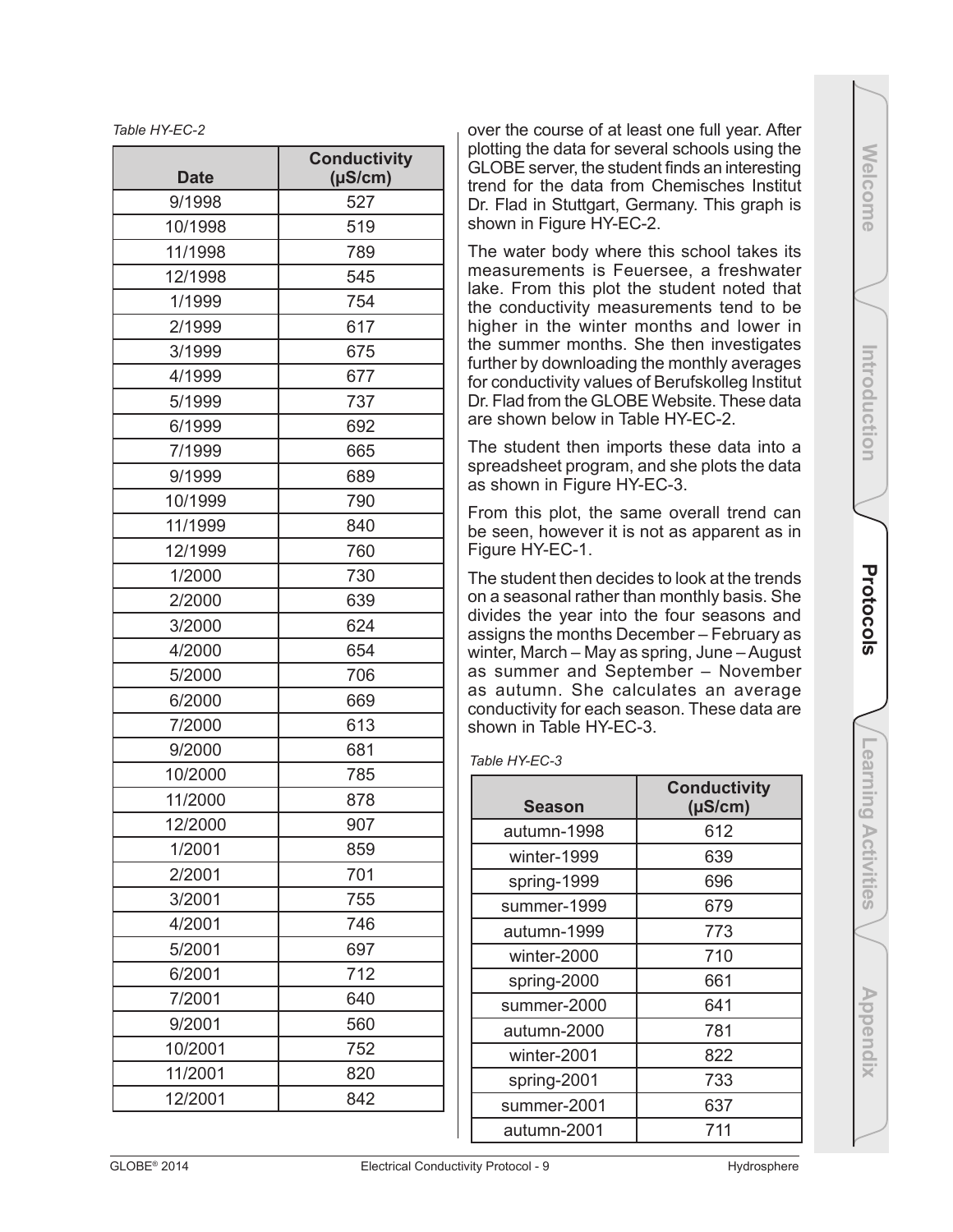The student then graphs the data as shown in Figure HY-EC-5.

From this plot she is able to see the annual trend more clearly. The student makes a note that the data for August were not available for any of the years in this data set and therefore the summer season is the average of only June and July. The student then decides to plot the data a final way. This time she calculates the average conductivity values of each month for the four-year period, as shown in Table HY-EC-4.

She plots these data as shown in Figure HY-EC-5.

Here again an annual trend can be seen. The student notes that the averages for November, December and January were much higher than the other months in the year. She realizes she might not have picked the best months to represent each season. Perhaps, November – January should have been chosen for winter. This would most likely have produced a more noticeable trend. However, the student is confident that she has indeed discovered a site that shows an annual trend.

### *Future Research*

For further investigation, the student could contact the school and ask them if they have any ideas of what could be causing this cycle.

She could also look at the seasonal patterns of other measurements, such as precipitation, to see if they might also be related.

She could also repeat this studying by looking at seasonal and monthly patterns in conductivity at other sites.

| <b>Month</b> | 1998 | 1999 | 2000 | 2001 | <b>Average</b> |  |  |
|--------------|------|------|------|------|----------------|--|--|
| January      |      | 754  | 730  | 859  | 781            |  |  |
| February     |      | 617  | 639  | 701  | 652            |  |  |
| March        |      | 675  | 624  | 755  | 685            |  |  |
| April        |      | 677  | 654  | 746  | 692            |  |  |
| May          |      | 737  | 706  | 697  | 713            |  |  |
| June         |      | 692  | 669  | 712  | 691            |  |  |
| July         |      | 665  | 613  | 640  | 639            |  |  |
| August       |      | -    | -    | ۰    | ۰              |  |  |
| September    | 527  | 689  | 681  | 560  | 614            |  |  |
| October      | 519  | 790  | 785  | 752  | 712            |  |  |
| November     | 789  | 840  | 878  | 820  | 832            |  |  |
| December     | 545  | 760  | 907  | 842  | 764            |  |  |

*Table HY-EC-4: Conductivity (µS/cm)*